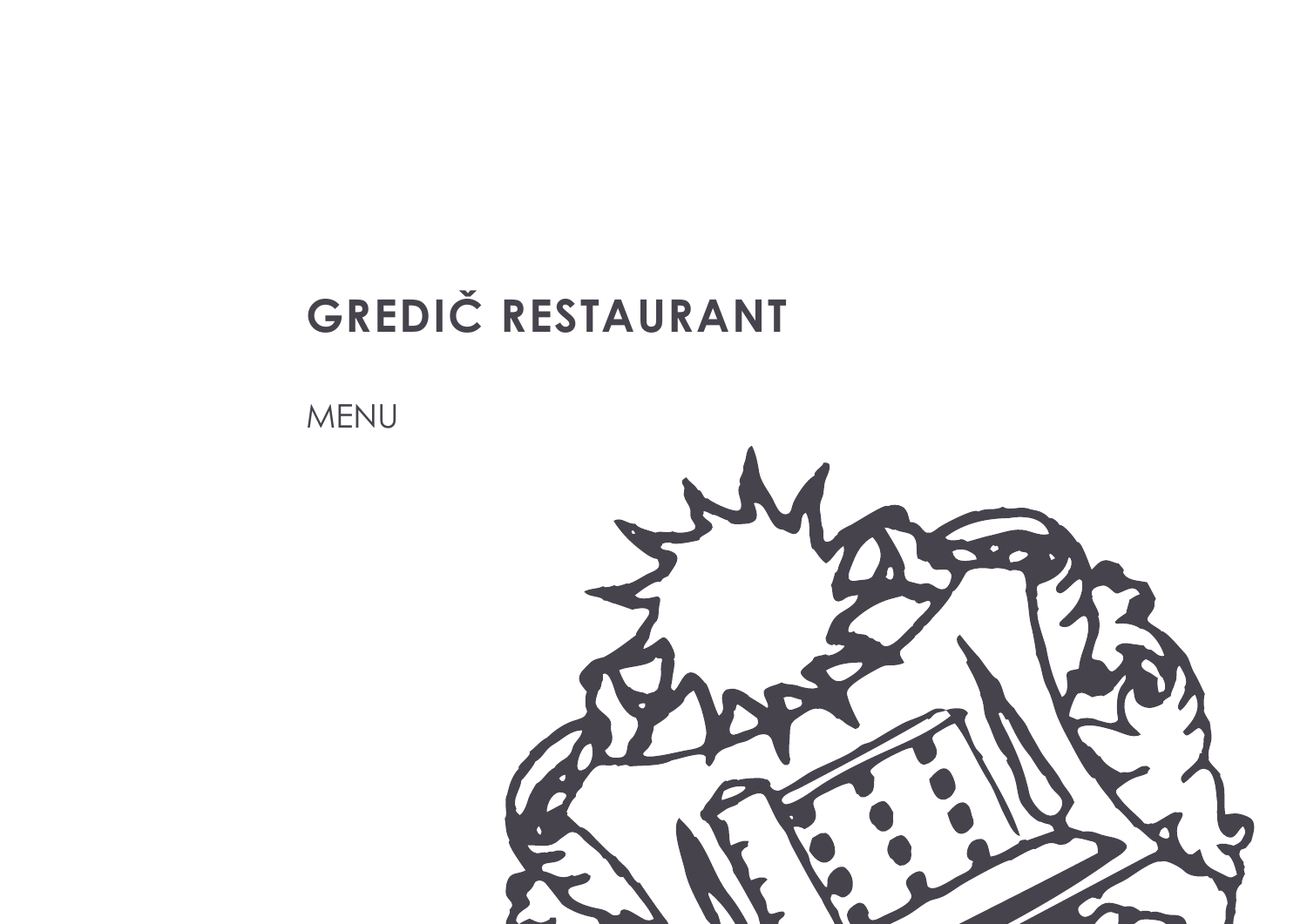### **FROM NATURE TO INSPIRATIONAL PLATES**

The pristine nature of the Brda Hills and its gifts provide an inexhaustible source of inspiration when preparing new culinary experiences as it is influenced by both the sea and the mountain pastures.

The authentic and sincere signature on our plates is provided by master chefs, reflecting our values as derived from our love for cooking, respect for our roots, local customs and tradition, responsibility towards nature and excellence in preparing food. Let us present you with our interpretation of the flavours of nature.

You can choose between a fish and meat five-course menu or let yourself be enchanted by the inspiration of our chef, who will gladly lend an ear to your food preferences and offer you an adjusted menu as part of our offering. If you are looking for a perfect blend of food and wine, let our experienced waiters offer you Gredič's wide array of excellent local and foreign varieties to accompany each particular plate served to you.

*We wish you a pleasant visit.*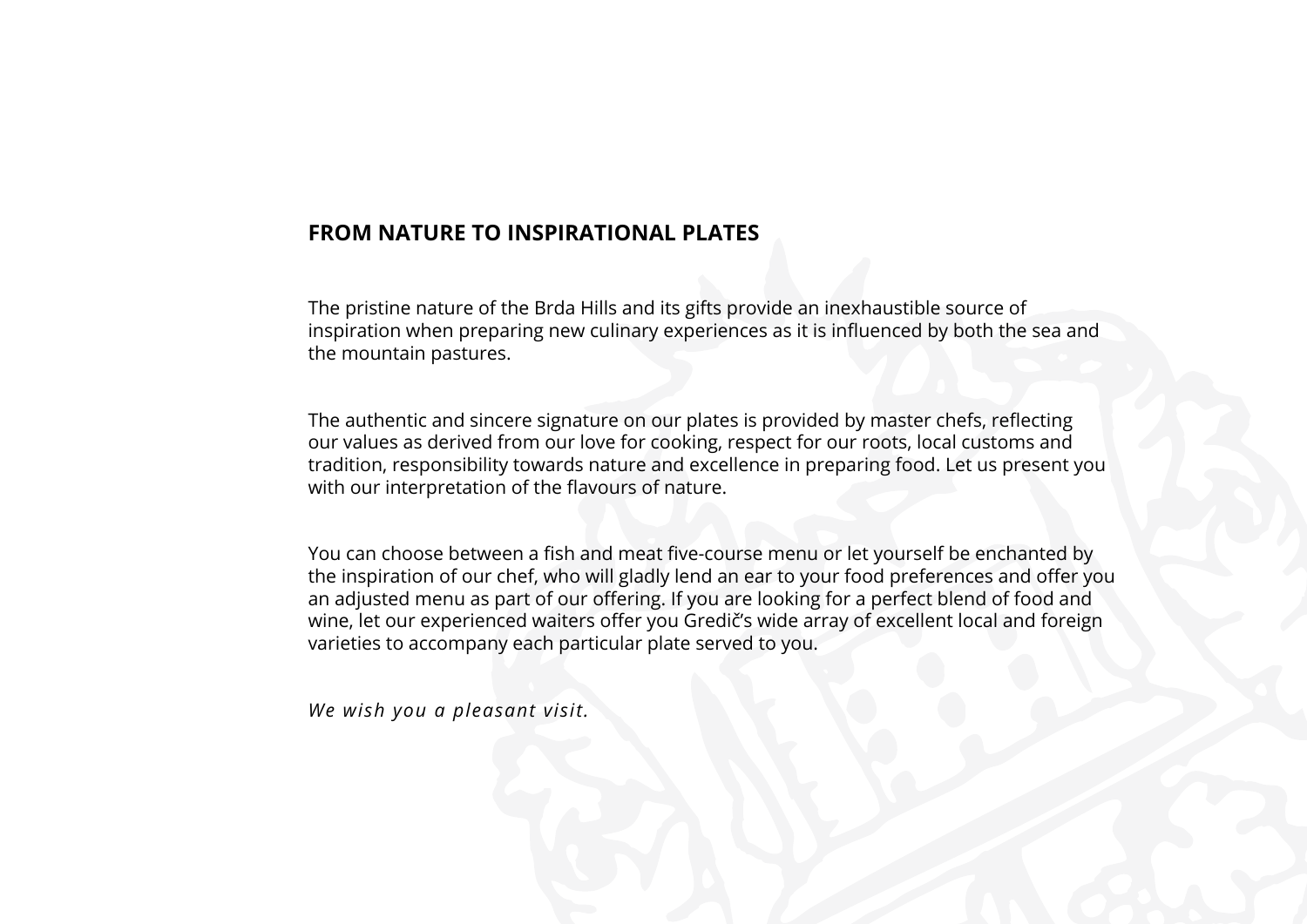## *Gourmet secrets below the water surface*

*(5-course menu)* 

Amuse-bouche

»«

Cuttlefish swirl, pineapple and lime gel, sesame crisp

»«

Salmon mosaic with herbs, passion fruit dressing and edible earth

»«

Black cuttlefish noodles with prawns

»«

Orata with white polenta, celery and apple purée, asparagus and citrus foam

»«

Seasonal dessert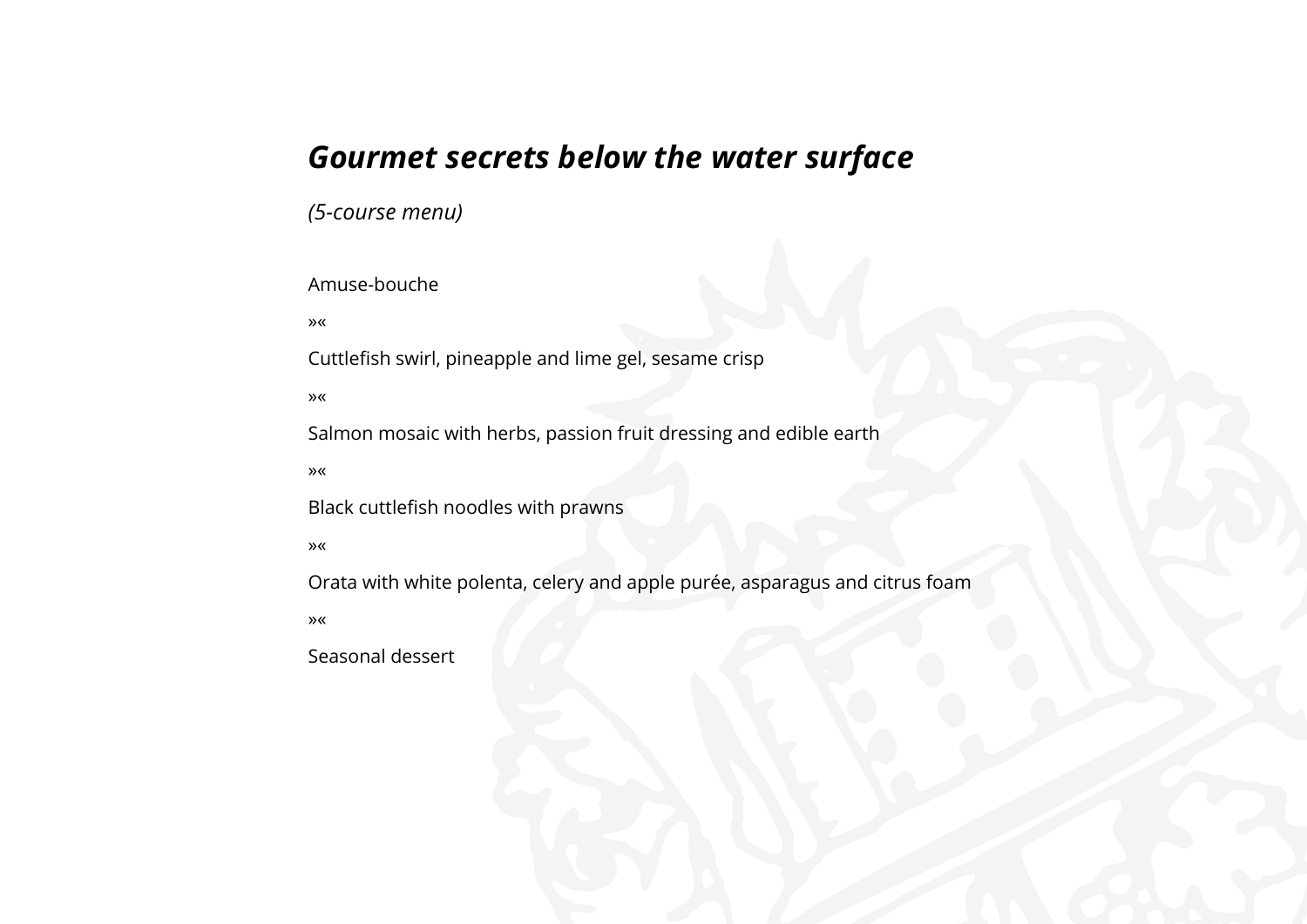## *An aquarelle of flavours in the kingdom of vineyards*

*(5-course menu)*

#### Amuse-bouche

*»«*

Capon wrap with asparagus, cauliflower with turmeric, pine nut crisp and ramsons foam *»«*

Ostrich tartare, artichoke cream, beetroot gel, poached egg yolk and glazed celery

*»«*

Barley with porcini mushrooms, dried prosciutto and truffles

*»«*

Mouflon fillet, yellow carrot cream, bean puree, baby beetroot and cranberry sauce *»«*

Seasonal dessert